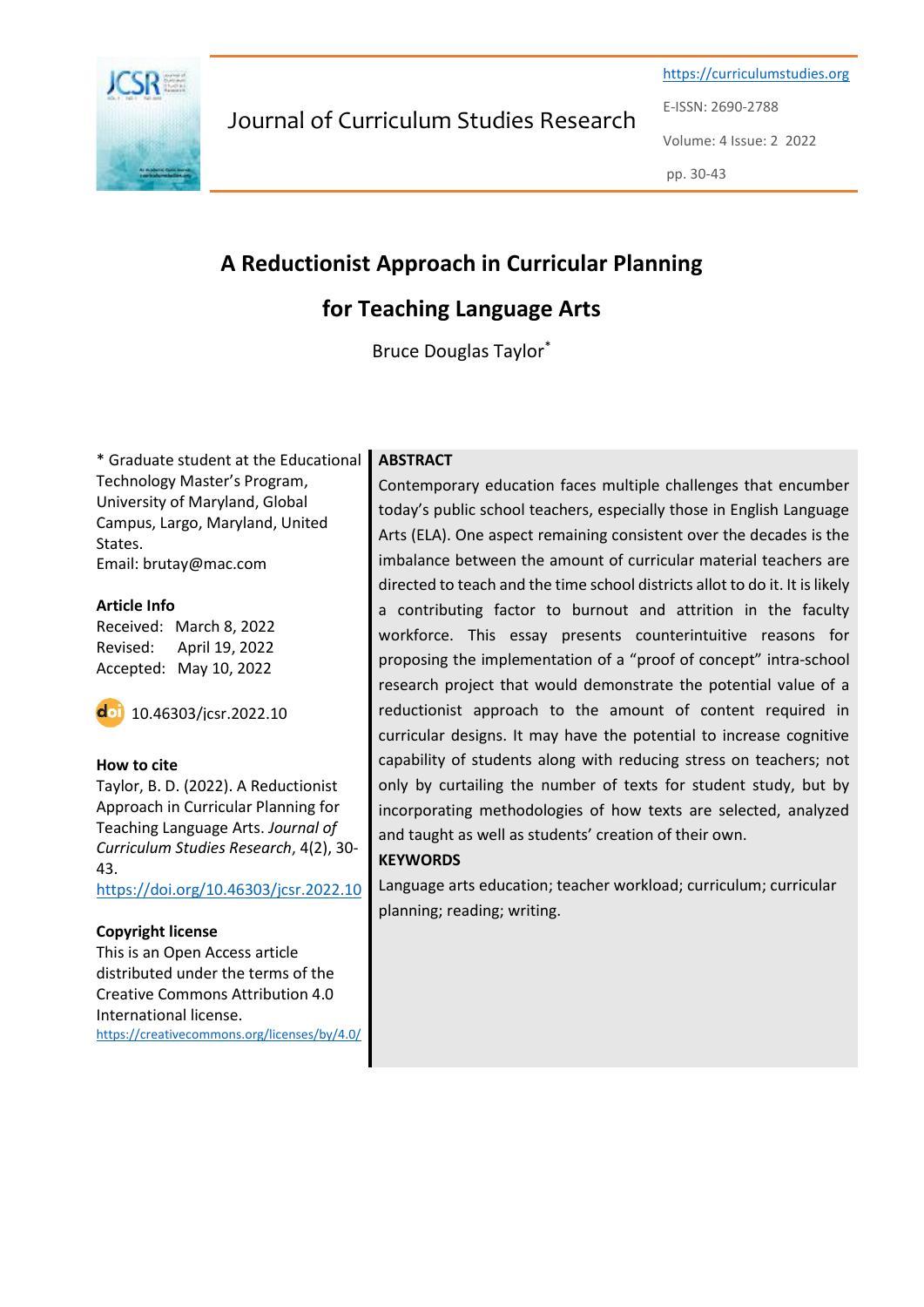## **INTRODUCTION**

Sufficient retention and recruitment of America's teaching workforce is in doubt. "For example, just 12 percent of teachers, [a] survey found, are very satisfied with their jobs, with more than four in ten teachers saying they were very or fairly likely to leave the profession in the next two years (Kurtz, 2022, Introduction, para 3)." Correspondingly, Hanks et al. (2020) observe, "Though not a new phenomenon, teacher shortages in the U.S. are worse than they have been in decades, with some researchers considering them to be at crisis levels" (p. 115). This is reflected in a report published in *Education Week* which states that 91% of teachers say they experience job-related stress sometimes, frequently, or always (Will, 2021).

The primary claim of this paper is that a significant contributor to this dynamic is that there is too much curriculum and not enough time to teach it. In addition, as Najarro (2022) points out, "A typical teacher works about 54 hours a week—with just *under half of that time devoted to directly teaching students* [emphasis added]*,* a new survey finds (Introduction, para 1)." Accordingly, the status quo bears examination and suggested remedy. This analysis begins with evidence that such an imbalance exists, its deleterious effects, the conditions within which teachers labor; followed by a detailed outline of remediation towards a solution.

## **Background**

A significant gap in the scholarly literature is research that studies the onerous imbalance between extent of curricular content and the amount of time teachers have to "cover" it. Over two decades ago, one research team did identify this disparity. They conducted a survey of 350 practicing teachers, asking each one to "estimate the amount of time (rounded to the nearest hour) it would take to 'adequately address' the content in a representative sample of benchmarks from the database (Marzano & Kendall, 1999, p.102)." They concluded that an estimated total of over 9,000 hours might be available for instruction during a student's career in the United States' K–12 education system, but that 15,000 hours of instruction were needed to adequately teach all the content required. As one of their colleagues states, "Clearly, trying to teach 15,000 hours of content in 9,000 hours of instructional time is a frustrating predicament" (Simms, 2016, p. 3). Indeed, this is seconded by a recent evaluation found in *EdReports* of two popular reading programs cited by Schwartz (2021), "These new evaluation criteria also look for what *EdReports* calls 'bloat,' whether all the content in a set of materials can be taught in one year" (p. 14). However, very little has been researched to determine what effect curricular overload might have on teacher stress and so is at the heart of this paper.

Reducing teacher workload has been shown to result in improved student outcomes (Rhys-Evan, 2020). So, it would follow that an increase in number of texts or amount of curricular content that ELA teachers are compelled to cover in a typical school year would diminish student learning and be a contributing factor to teacher burnout, especially in Title I schools. This is exacerbated when schools shift to virtual learning. Counterintuitively, I propose that a reductionist approach (i.e. address a complex paradigm in terms of its fundamental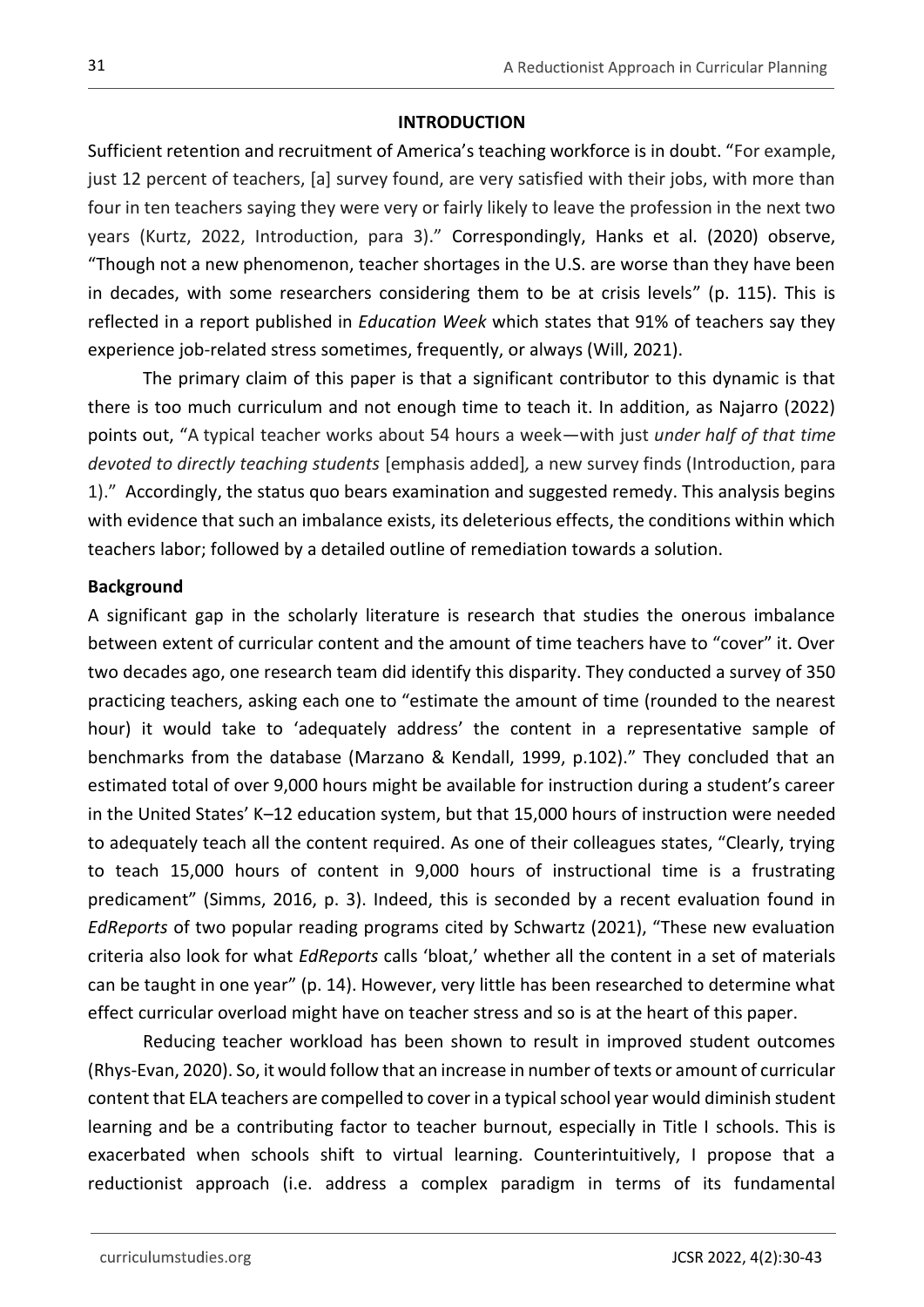constituents) to content/texts, along with a detailed explanation as to why, and what would be the possible benefits, that could provide a partial solution. The principles described herein form the basis for a future investigative research effort undertaken internally by a district or even an individual elementary or middle school.

## **CONTEXT**

The primary task of a classroom teacher is to have students achieve state learning standards utilizing curriculum materials mandated and provided by the district, but the degree of student learning is separately assessed by the state. Often, these materials come with a prescriptive "pacing guide," "curriculum map," or some other framework for implementation. In many cases these protocols and associated materials run into hundreds of pages, e.g. *Engage New York*  (2014) *–* an average of 500 pages per grade. The majority of today's state standards are reflective of the Common Core promulgated in 2009. These source standards do not specify associated curricular content (Deas, 2018; Kendall, 2011).

## **Amount of Time Available**

In a demonstration of what might be called pedagogical mission-creep, many district curriculum creators manifest a mind-set of "more is better." This has been going on for a very…long…. time. But for currency's sake, take for example a 5<sup>th</sup>-grade reading textbook published by Houghton Mifflin Harcourt (*Journeys*) in 2014. It lists over two hundred (!) separate tasks to be accomplished around and including approximately fifty specific texts. Taking that into consideration, consider this:

4.5 hours per day of actual teaching time x 180 days in a school year = 810 hours<sup>1</sup>(take away lunch, recess, fire/lockdown drills, field day, frequent interruptions, test taking along with test prep, and blow off the last two weeks for wrapping up in anticipation for the summer)

14 hours a day a child is usually awake x 365 days in a calendar year = 5110. 810 of 5110 = 15.85% of time available in a calendar year.

Juxtapose what is included in that textbook with the amount of time available to teach its contents, more or less an hour a day for ELA, for a total of 180 hours. Is it any wonder that the issue of "work overload" keeps popping up in a survey of the scholarly literature? For example:

Cassandra M., quoted by Mulvanhill (2019), decried, "we get bombarded with paperwork, ridiculous curriculum, and lack of time along with unrealistic expectations (para. 4)." It's ironic, even poetic, to reflect on this teacher's name and recall that her mythological namesake's predictions of disaster went unheeded.

Research by Hakanen et al. (2006) and Fernet et al. (2012) found that work overload was a significant contributing factor in teacher burnout and attrition. This is related to a similar

32

<sup>1</sup> This is actually *more* than the amount of time available cited in Marzano & Kendall, 1999, p. 102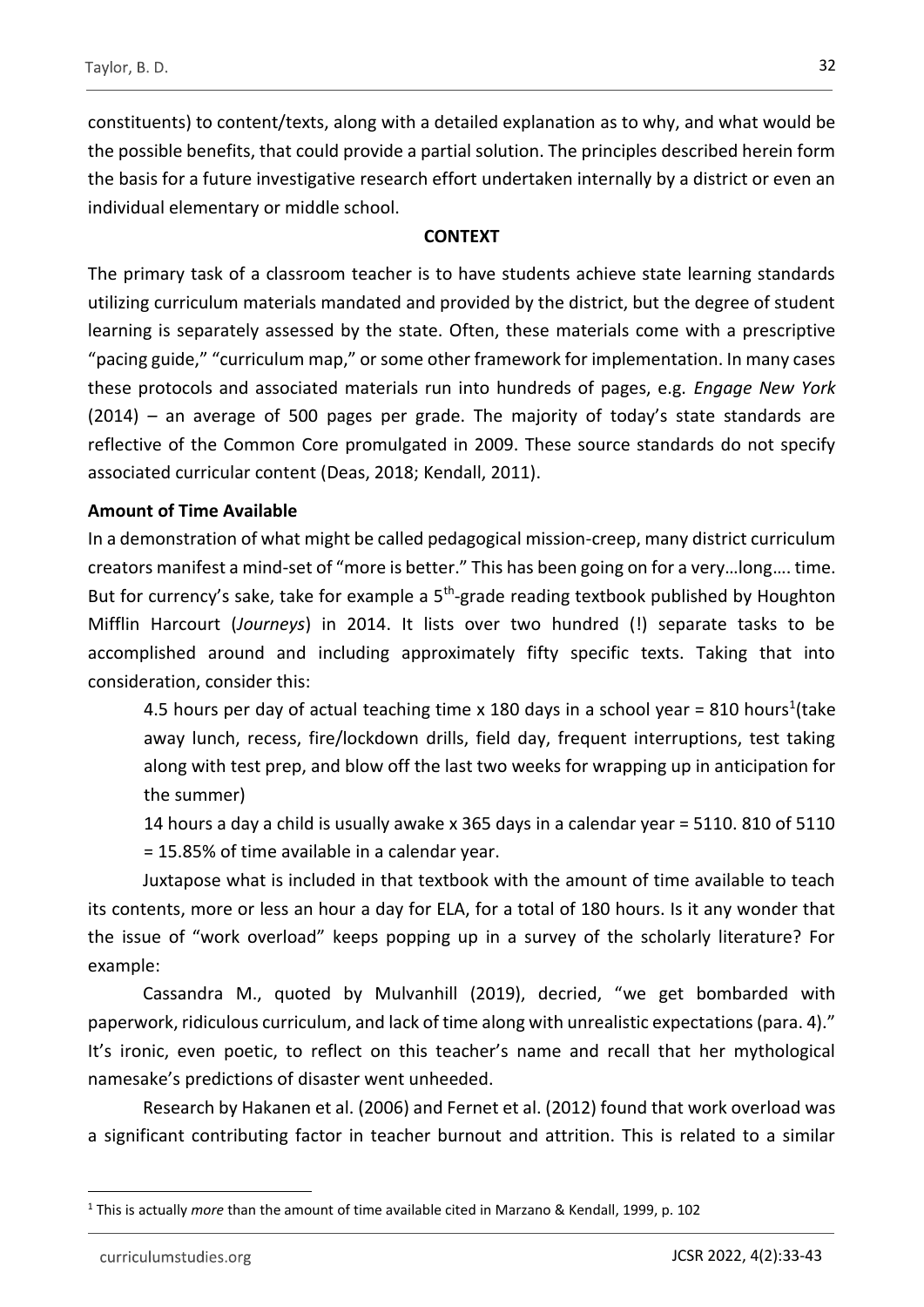problem identified by Longenecker and Fink (2014) who determined that one cause for high turnover in the related business world is, "the mission-impossible syndrome" (p. 37)*.* In this analogous business model, the mission is made impossible when people are tasked with performance outcomes [read test scores] without the requisite amount of time, staff, information, budget, authority, planning, or access. As a result, they experience high frustration and frequent failure. This is also the reality for many teachers.

Overload and the dictates that come with it will lead to other negative outcomes, particularly when it comes to teachers' perception of their own professional autonomy. Buckley et al. (2004) observe that, "experienced teachers appear to be more concerned with the discretion and autonomy they have in their schools" (p. 2). Related to that is the following, "Correlations revealed curriculum autonomy was significantly and negatively related to job stress; moreover, general teaching autonomy was significantly and positively associated with empowerment and professionalism. "(Moore, 2012, p. 3)

This conundrum applies to administrators as well. A teacher's written comment cited by Stewart and Boggs (2016) is germane, "[Administrators] are so angry and disempowered and cynical. They never got the training they needed, they don't get the on-going support they need, and the pressures and demands of their daily jobs are overwhelming" (p. 149). Part of an administrator's job is to make sure that teachers are "following the script." Two other scholars continue:

Professionals are usually distinguished by their specialty knowledge and skills, the unique contributions they make, the freedom afforded them to make decisions based on their best professional judgment, and the opportunity to organize their time and direct their own work. An objective review of the practices of most schools will evidence that the teacher profession often promotes none of these characteristics. (Inman & Marlow, 2004, p. 611)

In other words, if all a teacher is doing is following an authorized script or textbook, they become merely a "deliverer of curriculum" rather than a teacher. This brings to the fore differences between "instruction" and "teaching" outlined in a lecture given by Edward Pajak, Jr., Ph.D., professor and chair of the Department of Teacher Development and Leadership at John's Hopkins University and includes my notes taken at the time.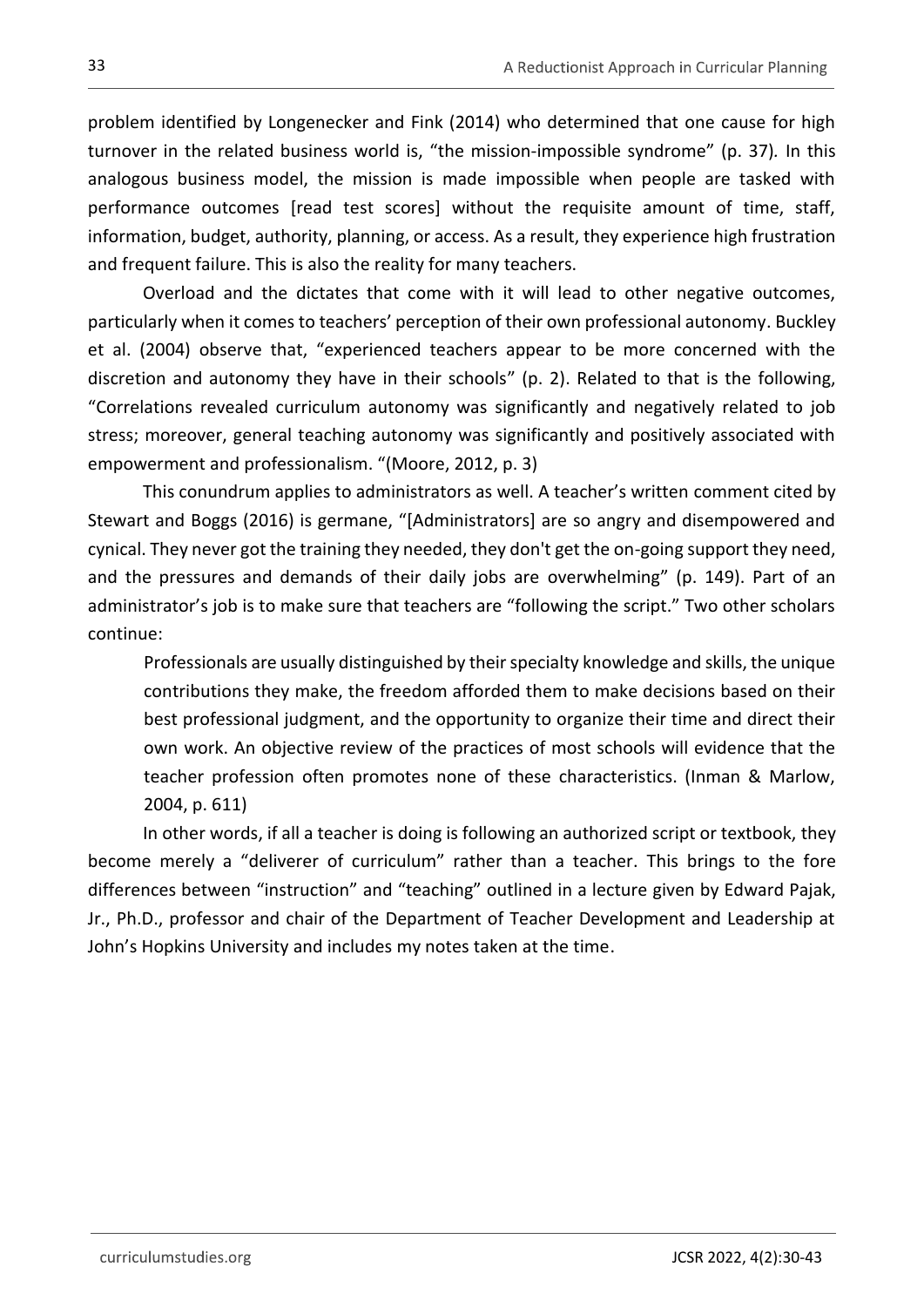## **INSTRUCTION**

Imperative (Do it!) Unidirectional (Lecture delivery) Planned (predetermined outcomes) Objective (It's right or wrong) Impersonal (Content focused) Narrow in Scope (No transference) Precise (No room for interpretation) Morally Neutral One size fits all CONTENT BASED (i.e. Remember)

## **TEACHING**

Facilitative (How can I help you?) Interactive (What do you think?) Spontaneous (Serendipitous discovery) Subjective (What do I think about that?) Personal (Student focused) Broad in Scope (Can transfer learning) Ambiguous (Open to debate or interpretation) Morally Charged (Reflects community values) Idiosyncratic depending on context and learner. CONCEPT BASED (i.e. Accomplish)

This is not to say that instruction, per se, is not valuable. Indeed, military instructors are experts at it! How else are 18 or 19 year-old sailors able to repair the complex engine of an F18 aircraft (planned, objective, impersonal, narrow in scope, precise, etc.)? Instruction has its place, but public education today should be more holistic in nature. Instruction is more efficient, but not necessarily more effective. Teaching, on the other hand, takes more time, but is more flexible and adaptable to student needs.

With a reductionist focus that dials back amount of content in favor of an increased emphasis on critical cognitive functions, autonomy and self-efficacy could be enhanced when teachers have the *time* to engage intellectually with students regarding texts, not just to achieve pre-determined data points dictated by curricular directives. Further, Grossman and Thompson (2004) argue for example, "…while district standards directed one novice to 'engage students in authentic reading and writing activities,' they failed to tell her how" (p. 295). Teacher dissatisfaction is increased when teachers are overloaded by work and have little freedom to make decisions (Haydon et al., 2018). Because of these factors, almost half of new teachers leave the profession within five years (Sims & Jerrim, 2020).

One outcome of the present state of affairs is that the percentage of American students in 4<sup>th</sup>-grade and 8<sup>th</sup>-grade rated proficient in reading on the recent National Assessment of Educational Progress Report Card (2019) were only 35% and 34% respectively – slightly more than a third. But these levels have remained consistent since 1992 (Fast Facts, 2019). This indicates it's not teachers nor the students as the cause, but perhaps due to a *system* that has persisted for the past three decades.

## **Accomplish More with Less**

A problem faced by teachers is revealed in a survey of the literature articulated by Burkhauser and Lesaux (2017) who concluded, "none of these studies, however, consider teachers' use of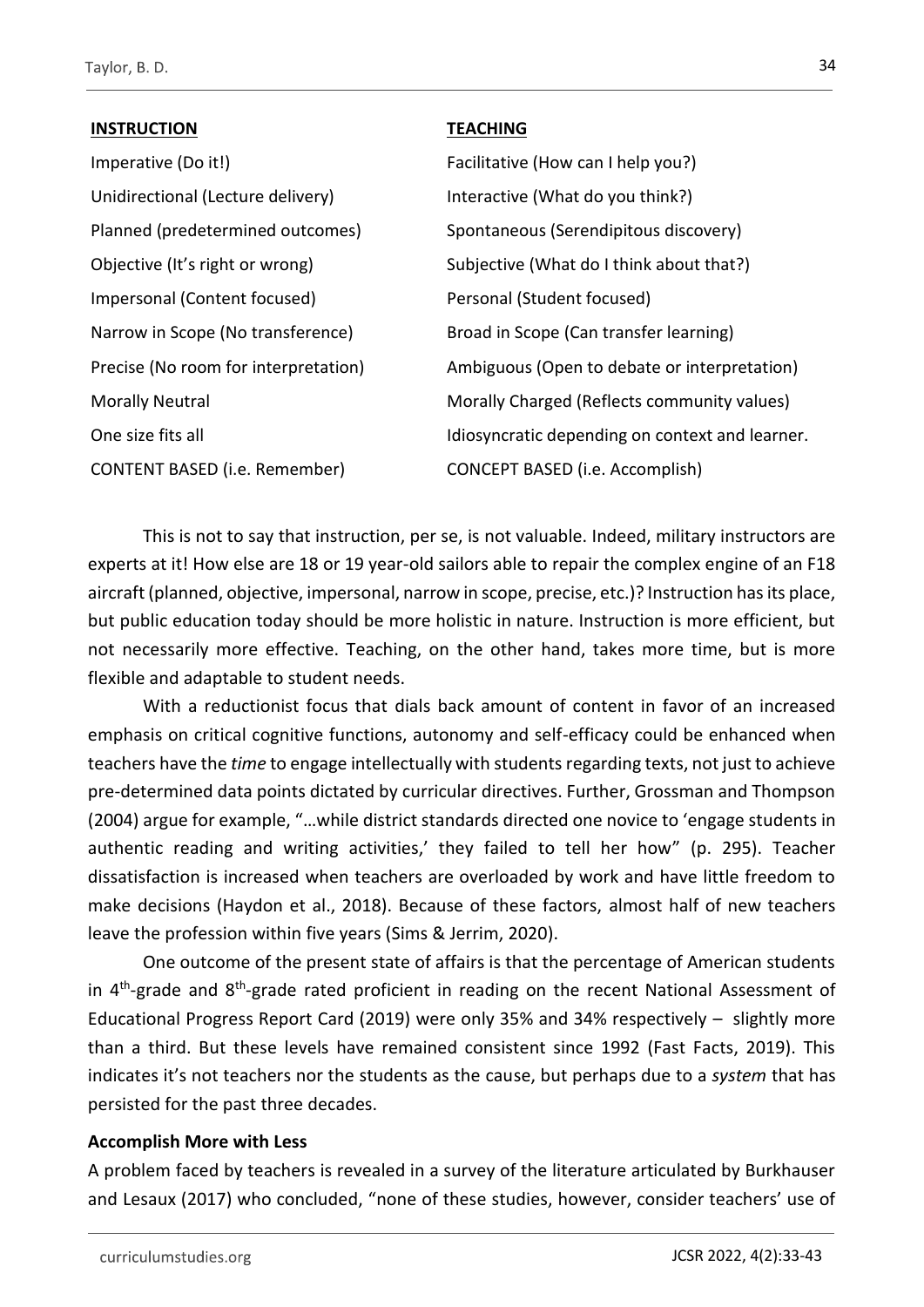theory-based curriculum materials or the relationships between these materials, teacher-level characteristics, and accountability policy" (p. 295). While standardized tests are outside the purview of this paper, there does appear to be a disconnect between curricula and summary assessments alluded to in that citation. Nevertheless, encouragingly, there is hope:

Teachers "enact" curriculum materials as they read, evaluate and adapt them; for example, teachers adapt materials by adding or omitting lesson activities, increasing or decreasing teacher control over an activity, or changing the amount of time spent on an activity. (Drake & Sherin, 2006, p. 163)

So, there is precedent! Perhaps we can judiciously wield Occam's razor to counterintuitively reduce the number of texts which would enable teachers to focus more on the fundamentals of comprehension when it comes to reading and writing. Additionally, if we reduce the amount of content, we reduce the level of burnout due to work overload and enable a deepening of student learning and engagement. This reductionist approach is the intersection of teacher-centered concerns, curriculum imperatives, students' cultural contexts, and future knowledge vectors. So, … how?

## **METHODOLOGIES**

### **How**

To begin with, cull the number of texts used by asking this basic question, "Why is it important to include this particular text?" I suggest an exercise described on one of the *IDEO Method Cards* (produced to help people engaging in any process of design, www.ideo.com) entitled the "Five Whys?" In short, when you want to require a certain text to be taught ask, "Why (#1) is this text, in particular, important to teach?" If all you can say is, "It's in the curriculum," then ask, "Why (#2) is it in the curriculum?" Don't you think students ought to, have a right to, know? But if you can get to Why #5, that is usually the reductionist reason and the answer students should be aware of.

Needless to say, if you can't go any deeper than "Why #2" regarding the selected text, let alone three more times, then why *are* you teaching it? Ergo – don't. In so doing you reduce overload. Isn't it more productive to go deeper with fewer texts than it is to cover a broader range superficially? Besides, you can use the same text to address several state learning standards concurrently. Otherwise, you merely skip pedagogy across the surface of knowledge without achieving any significant degree of learning; breadth over depth.

It is also possible to connect rigor with simplicity. "Rigor" doesn't always equate to complexity and amount. Do more with less, with the least amount of content necessary. A famous football coach, Vince Lombardi, stressed it was critical to "master the fundamentals" (the very foundation for this reductionist approach). His supposition was that other aspects could be addressed more easily if you consistently practiced the fundamentals. What might those be in the ELA domain?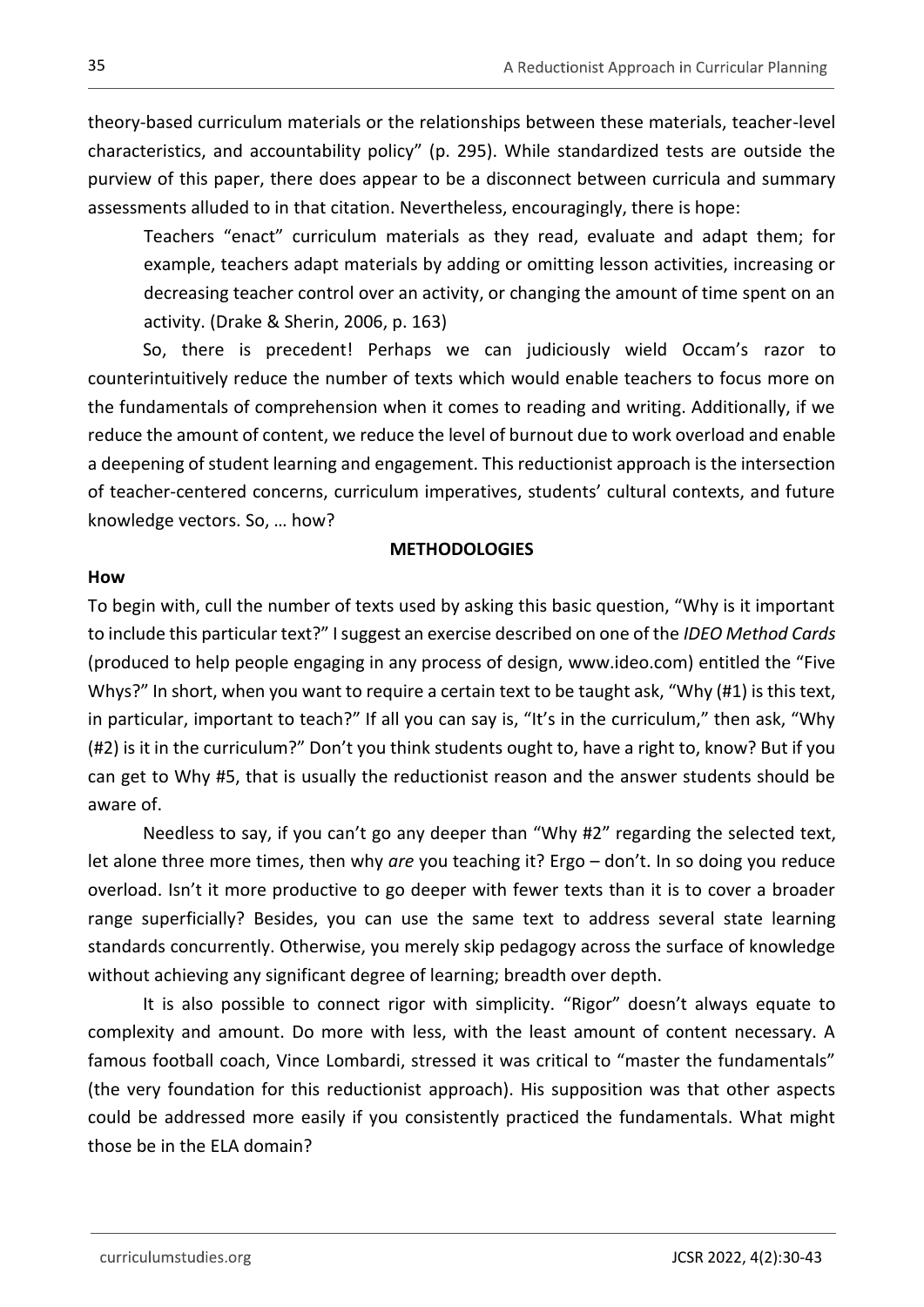## **Reading**

Reducing the number of texts affords the teacher time to have students focus on what each text is about (i.e. the subject), bring to their attention the key details (i.e. important information) the author reveals about the subject that, in turn, enables students to infer the main idea or theme intended by the author. If you drill down on these three fundamentals, students can productively engage with *any* text, including texts students will confront on standardized tests. An expansion of this idea is encapsulated in, "Close reading involves the use of evidence-based comprehension strategies embedded in teacher-guided discussions that are planned around repeated readings of a text in order to increase student comprehension (Reutzel, 2020)." Cognitively, these three reductionist keys unlock meaning from an unfamiliar text.

With a reductionist approach to texts, teachers will gain adequate time to probe deeply into texts that remain, either academic or more authentic ones from students' own experience and background knowledge. This obviates the frustration caused by curricula pacing guides and the like that compel teachers to move on from one truncated text to another. For example, students routinely do not read a complete novel, but only selections from it. As teacher Matt Smith (2007) said to his students, "We don't have enough *time* [emphasis added] together to dedicate to reading the class novel to its entirely as well." Surely the totality of a complete work of narrative art is a more unified, coherent text than carving out a portion of its literary flesh for transitory scrutiny.

Which brings us to the issue of vocabulary. Roessingh (2020) maintains, "Vocabulary knowledge is particularly regarded as the strongest predictor of reading comprehension and longitudinal educational success (para. 4)." However, contrary to what is also advocated by this same author, don't use up valuable instructional time having students try and figure out the definitions of words by "contextual guessing." Back in the day, when children would ask, "What does this word mean?" they were told, "Look it up!" Well, today's students have a dictionary in their smartphones – ask Siri. In this way, you increase vocabulary acquisition expeditiously, spending the time on more cognitive tasks than deducing a definition. More to the point, the use of a particular word enhances the meaning of its context, as well as the other way around. Defining the words as they are initially read also helps students to understand each word in its particular context. In this way, the process illustrates meaning *within* context rather than *from* context and is inherent in going deeper with a text. This is the value of using a thesaurus when composing a text, where the delineation of synonyms can more precisely reflect exactly what a young writer intends. Which brings us to writing.

### **Writing**

Writing is the corollary to reading. An initial reductionist fundamental for writing, especially in the elementary grades, is to have children write as well as they talk. Generally, students communicate with speech that can be easily understood. Ironically, it appears to me and other educators that many students perceive a difference between the language of speech and that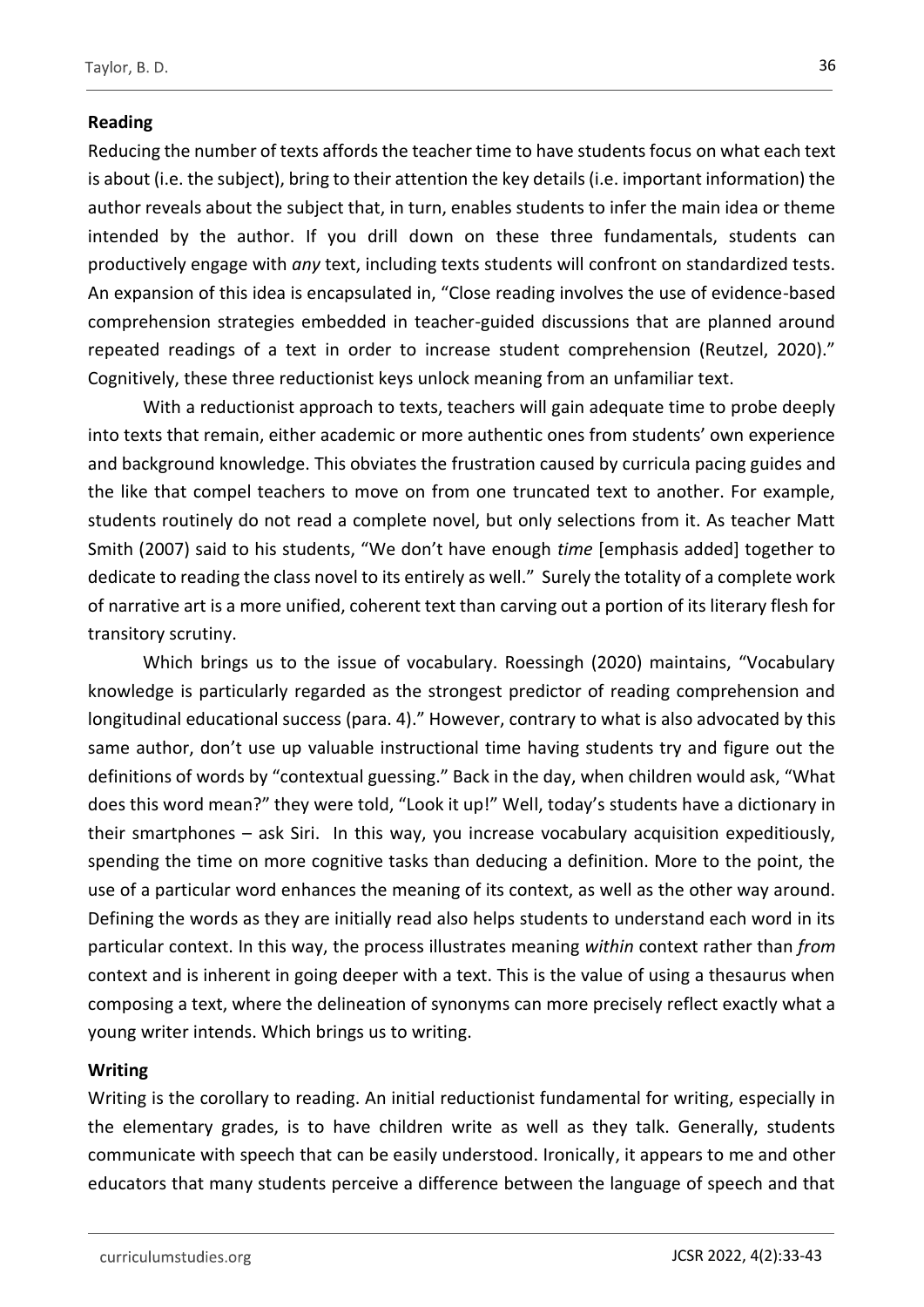of writing, hence there are times when what they write does not make much sense. But, as Ellis and Bloch (2021) maintain, both spoken and written forms of language are natural and complementary; they reinforce and support each other symbiotically. Unfortunately, there are times when assumptions are made that a student's poor writing reflects poor thinking. Not so. Often if you take the time to discuss with a student what they mean about something, you can elicit thoughtful and insightful ideas which, for various reasons, didn't make it to the page.

Thus, another reductionist fundamental for writing is, "What do you want to say about this? Write that down. Now, read out loud what you wrote – is that what you meant to say?" Ellis and Block (2021) cite a key point made by Seidenberg et al. (2020), "Reading depends on speech. Students do not relearn language when they learn to read; they learn to relate the printed code to existing knowledge of spoken language" (p. 167). Only when students can write as well as they talk does it make sense to develop their ability to write in more academic registers, become more eloquent and inventive.

Another reductionist fundamental in the teaching of writing is to ask students, "What do you think?" If I prompt them with, "I don't want to know what you know, I want to know what you *think*!" they become, by definition, engaged. This also gives students a sense of their own agency. In order to come up with enough to compose an essay or any other piece of writing, they have to develop *ideas*; to use their imaginations. We have all read student essays which take up just a page, if that. So the first task is to habituate students to come up with ideas in order to, say, create an original story. A reductionist technique for doing so is to establish two characters, a setting (place and time), along with an emotion expressed by one of them. Then ask your student writers, "What happens now and why?" After their response, ask, "What happens next and why?" Repeat this question as a call-and-response until you have a short, but viable storyline or scenario. In order to reduce run-on sentences, declare that "and,", "then," and "so" can only be used once in a sentence. Given the "how," students have the imagination to fill in with the "what." Freytag's Pyramid doesn't cut it.

Let us dwell on that for a moment. Routinely, teachers and students are told simply "what" to do, but not "why" it is done. The standard scaffolding model of "I do, we do, you do" is not enough because the copyist simply replicates what's been shown, rather than "why" it was done. Refer back to the earlier example, (Grossman & Thompson, 2004, p. 295), where a teacher was told "engage the students…authentically." When issuing such a directive, it is important to define the key term(s) on which it is based, such as "authentically." A term as important as this should not be open to interpretation, but be made clear. This applies to their students as well. An overall key fundamental is to come up with reductionist "how" and "why" concepts that develop cognitive skills that can apply generally. For instance, there are only a half dozen generative fundamental ELA state standards, fourth grade vertically aligned up through the higher grades. The reductionist strategies inherent in them form a solid foundation for teaching ELA. Embedded in each standard are critical terms (shown here in italics) that students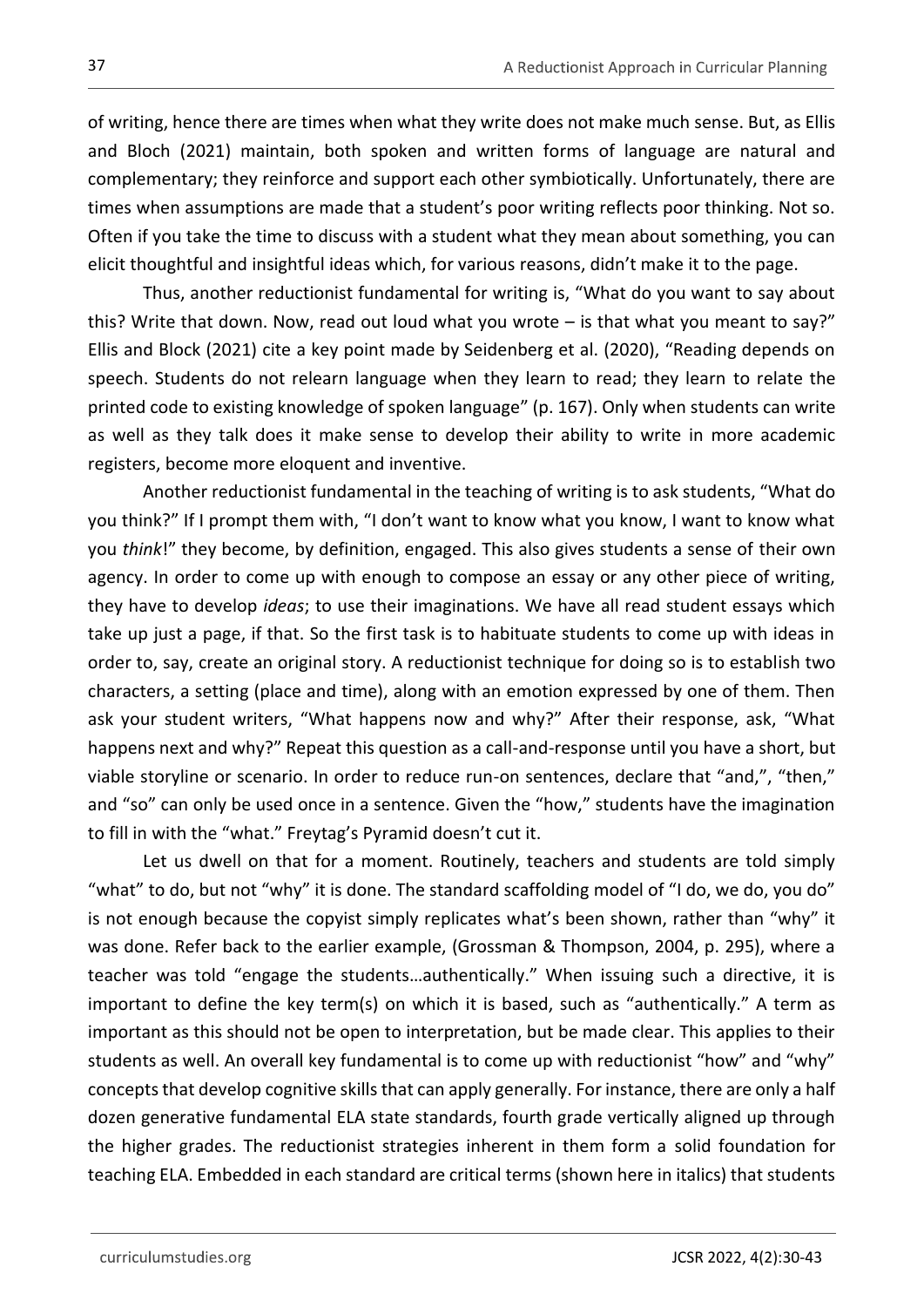must understand the meaning of and be taught the "how" and "why" of learning them. Here they are:

RL2 CCR Anchor Standard: *Determine central ideas* or *themes* of a text and *analyze* their development; *summarize* the *key* supporting *details* and ideas.

[Note: This is the keystone standard; if a student cannot do this, nothing else really matters.]

RI1 CCR Anchor Standard: Read closely to *determine* what the text says *explicitly* and to make logical *inferences* from it; cite specific textual *evidence* when writing or speaking to support *conclusions* drawn from the text.

RI3 CCR Anchor Standard: *Analyze* how and why [i.e. motivation] individuals, events, and ideas *develop* and interact over the course of text.

RI8 CCR Anchor Standard: *Delineate* and *evaluate* the argument and specific claims in a text, including the *validity* of the reasoning as well as the *relevance* and sufficiency of the *evidence*.

[Note: In this period of widespread destructive disinformation, this one is imperative.] W1 CCR Anchor Standard: Write *arguments* to *support claims* in an *analysis* of substantive topics or texts, using *valid* reasoning and relevant and sufficient *evidence*. [Note: Closely related to RI8, for the same reason]

W3 CCR Anchor Standard: Write *narratives* to *develop* real or imagined experiences or events using effective technique, well-chosen details, and well-structured event sequences.

The use of those italicized verbs and nouns, less than two dozen, involve essential cognitive, reductionist processes. Ensure students understand their meanings, then use them whenever you have students study chosen texts or compose their writing assignments.

## **Students**

They are the focus for everything, yes? A couple of things to consider.

Do you think learning stops once a student leaves school property? Hardly. This means there is another 80% +  $2$  of learning outside the classroom we, as educators, compete with. Which brings me to another counterintuitive proposal – in order to teach these reductionist fundamentals, start with content students already know and is meaningful to them for the teaching of what Robert Marzano refers to as "critical concepts." (Simms, 2016) Meaning, teach a reductionist process with content(s) from your students' world first and subsequently apply that skill within an academic locus. After all, isn't it more important to teach students "how" to think more than "what" to think? If you initially use content that matters to them, they will probably be more invested in learning what you are trying to teach them. Recall the dictum, "Start with what the student knows."

<sup>&</sup>lt;sup>2</sup> Refer back to that 15.85% of time calculated earlier.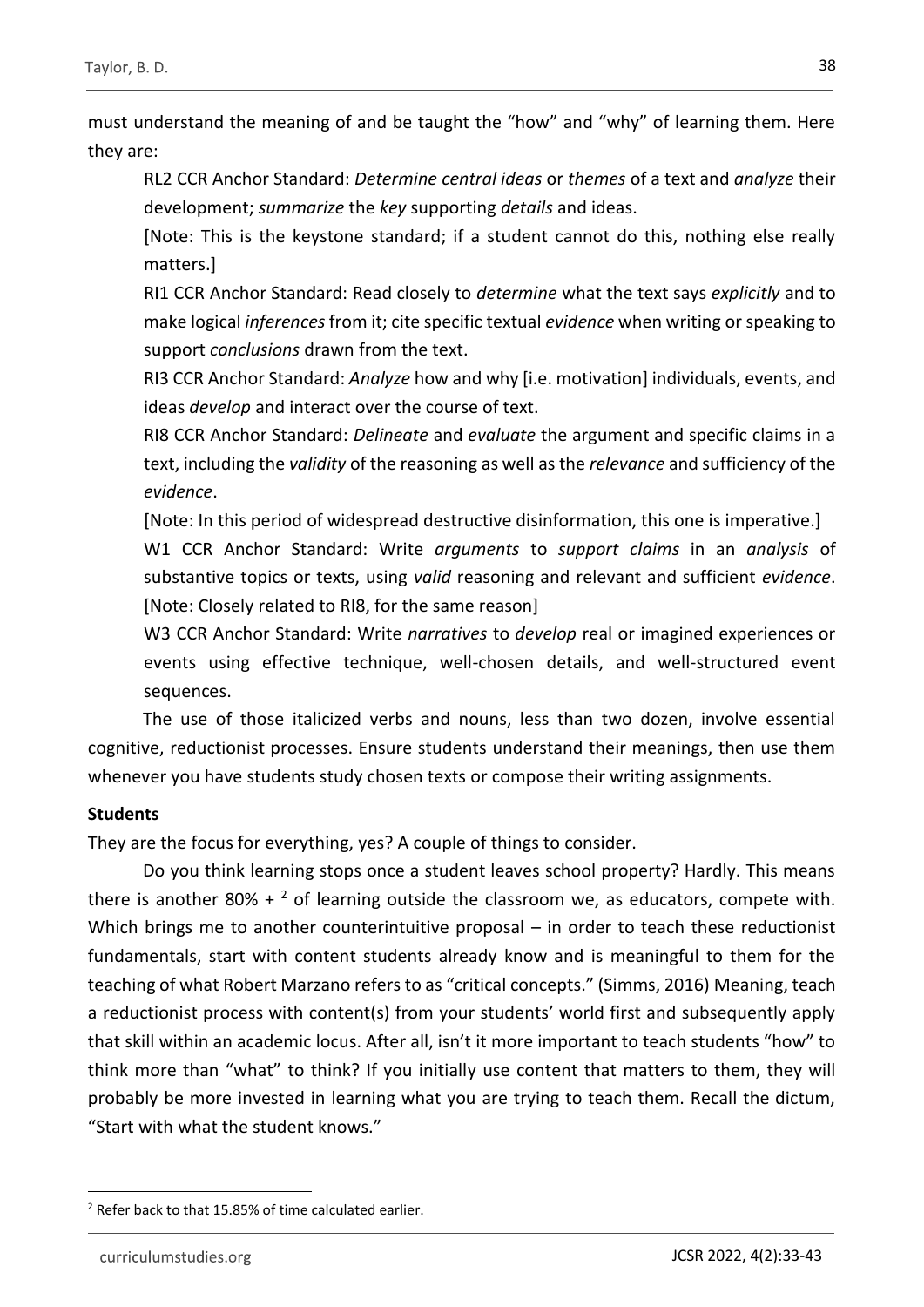A precipitate of this is "texting" on social media. As Stewart (2014) asserts, "This is the space where most of their out-of-school reading and writing that is not for school purposes takes place" (p. 366). This means students *can* read and write, but it is not academic writing. So, as a reductionist exercise, show them how to "translate" a texting-text into a form more acceptable academically. This develops a skill Schleppegrell (2012) refers to as writing for academic "registers" (p. 411) In other words, different domains require different uses of language.

Same goes for what Stewart (2004) calls "entertainment literacy" (p. 365). Forms of entertainment students engage with such as film, music videos, television, video games, etc. are iterations of narrative and can be analyzed as such according to state learning standards. These same modes of narrative can be created by students in what Petit (2020) refers to as DS, or digital storytelling (p. 138). As Ellis and Bloch (2020) emphasize, "The employment of narrative is a powerful form of meaning making [so] children's attention, imagination and thinking are activated when immersed in formal or informal contexts in stories" (p. 169). When teachers have the time to focus more on reductive, dare I say *generative* concepts, rather than checking off a proscribed number of texts, they will find that more depth equals more comprehensive understanding.

If what Ellis and Bloch (2021) assert is true—that a focus on personal meaning and understanding provides positive conditions for learning—then integrating content with what students already know, understand, and find relevant is critical (p. 157). Teaching should consist of genuine dialogue, not just a delivery or simplistic Q and A. In sum, reduction of content enables more effective teaching of concepts, increases opportunities for meaningful interaction, and thus eases the burden on teachers, especially new ones.

### **THE FUTURE**

I would be remiss if I did not ponder what all this portends for the future. As Stewart (2004) predicts, "Therefore, our literacy pedagogy and policy must change to provide them with a more equitable education. We must begin to question what it really means to be literate and educated" (p. 369). In this, Stewart is seconded by Roessingh (2020) who states, "Drawing on students' linguistic and cultural capital, or funds of knowledge, is a key feature of culturally responsive pedagogy (para. 1)." But there should be concern for much more than that:

In such a world, the last thing a teacher needs to give her pupils is more information. They already have too much of it. Instead, people need the ability to make sense of information, to tell the difference between what is important and what is unimportant, and above all to combine the many bits of information into a broad picture of the world. (Harari, 2018, p. 265)

A fourth grader today will be entering either the workplace or college in less than ten years' time. Taking a cue from the past ten years, we can reasonably assume the coming decade will be a similar period of profound and rapid change. What does the future hold for education?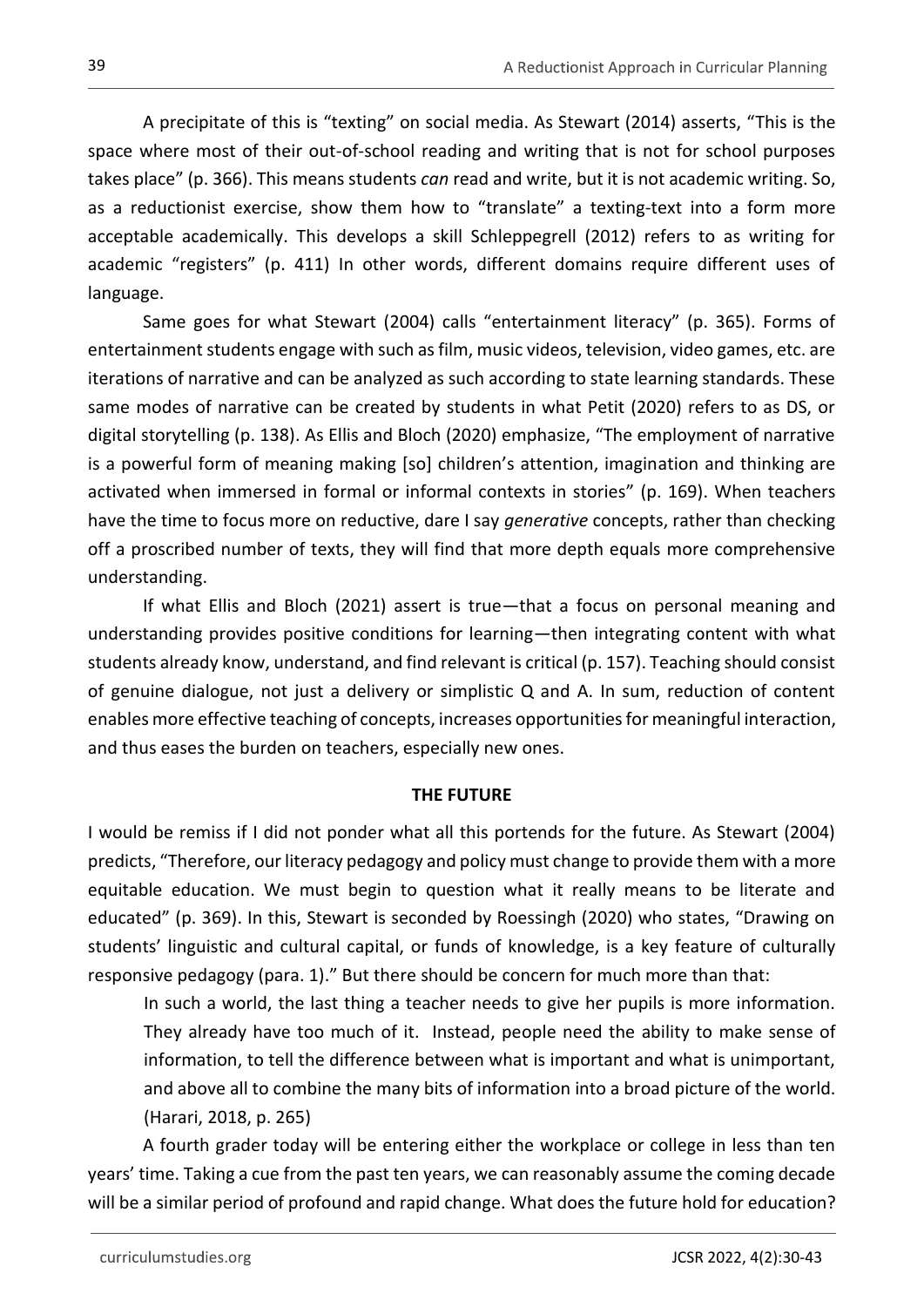To prepare, I submit we should dial back on numerous discrete texts in order to leave more room for discussion on topics of intellectualism, ethics and one's role in the world. Why?

In the future, children may grow up with AI assistants [that] will be able to teach children virtually any language or train children in any subject, calibrating its style to individual students' performance and learning styles to bring out their best." (Kissinger et al., 2021, p. 189).

Even with creative tasks, Artificial Intelligence (AI) can finish Beethoven's 10th Symphony (Hall, 2021), an AI named GPT-3 can generate a complete essay based on a topic sentence given it by a human (Kissinger, et al. 2021), and create visual works of art (Elgammal, 2022).

But these marvels of computer capability carry with them malevolent potential on platforms such as social media to enable those who want to engage in extreme anti-social behavior online, a fact that is recognized by any teacher in almost any classroom in this country (Cheng et al., 2016). Increasingly, it will be in the realm of pedagogic-based socialization where the teacher's function will be instrumental and vital.

The role of the teacher will shift from filling a student's mind with a plethora of information and towards the more consequential need of developing in students skills and cognitive processes that will help them navigate outcomes resulting from the interaction between human and technology (Elayyan, 2021). In keeping with the reductionist approach outlined here, students will have to go beyond "knowing" something to "understanding" the meaning inherent in content presented to them in the classroom or online and subsequently employ what they have learned in positive and constructive ways.

#### **CONCLUSION**

Regardless, one determination is inescapable: If the current dynamic persists, so will its consequences because the quo of its status accelerates (Hanks, et al. 2020; Haydon et al., 2018; Kurtz, 2022; Najarro, 2022). As laid out in this document, breadth of content is no longer of singular importance in comparison to deepening student understanding regarding fundamental conceptual principles, along with the need to decrease teacher stress and to increase job satisfaction.

#### **REFERENCES**

- Buckley, J., Schneider, M., Shang, Y., & National Clearinghouse for Educational Facilities. (2004). The Effects of School Facility Quality on Teacher Retention in Urban School Districts. *National Clearinghouse for Educational Facilities.*
- Burkhauser, M. A., & Lesaux, N. K. (2017). Exercising a bounded autonomy: novice and experienced teachers' adaptations to curriculum materials in an age of accountability. *Journal of Curriculum Studies*, 49(3), 291–312. https://doiorg.ezproxy.umgc.edu/10.1080/00220272.2015.1088065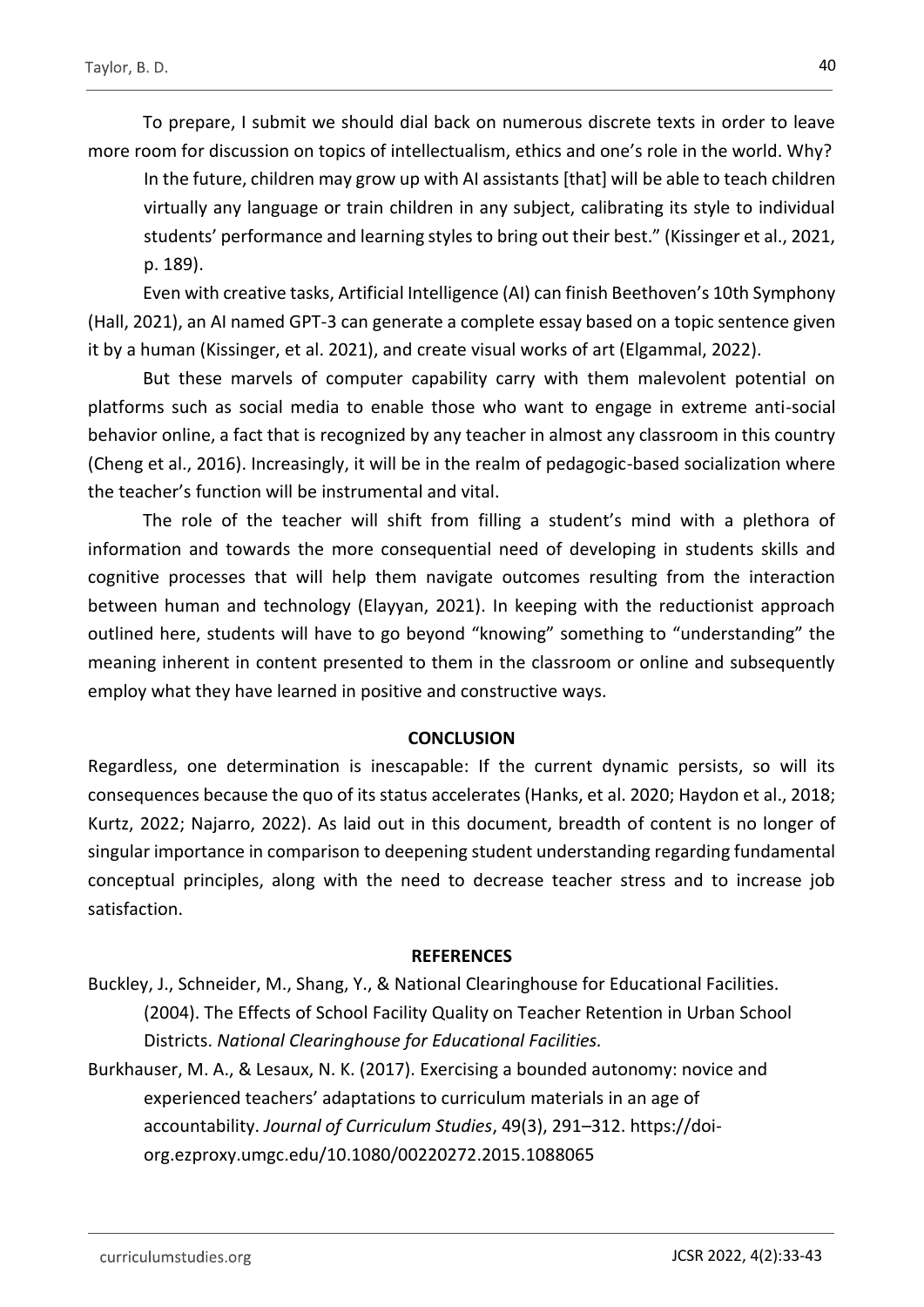- Cheng, J., Danescu-Niculescu-Miizil, & Leskovec, J. (2016). Antisocial behavior in online discussion communities. *Stanford University*.<https://arxiv.org/pdf/1504.00680.pdf>
- Deas, K. (2018). Evaluating Common Core: Are Uniform Standards a Silver Bullet for Education Reform? *Educational Foundations*, 31(3/4), 47–62.
- Drake, C. & Miriam Sherin, G. (2006). Practicing Change: Curriculum Adaptation and Teacher Narrative in the Context of Mathematics Education Reform. *Curriculum Inquiry*, 36(2), 153–187.
- Elgammal, A. (2022). AI is blurring the definition of artist. *American Scientist.*  https://www.americanscientist.org/article/ai-is-blurring-the-definition-of-artist
- Ellis, G., & Bloch, C. (2021). Neuroscience and literacy: an integrative view. *Transactions of the Royal Society of South Africa*, 76(2), 157–188. https://doiorg.ezproxy.umgc.edu/10.1080/0035919X.2021.1912848
- Engage NY (2014) Common core curriculum. *New York State Education Department.*  https://www.engageny.org/common-core-curriculum
- Fast Facts: Reading (2019) *U.S. Department of Education* https://nces.ed.gov/fastfacts/display.asp?id=147
- Fernet, C., Guay, F., Senécal, C., & Austin, S. (2012). Predicting intraindividual changes in teacher burnout: The role of perceived school environment and motivational factors. *Teaching and Teacher Education,* 28(4), 514–525. https://doiorg.ezproxy.umgc.edu/10.1016/j.tate.2011.11.013
- Grossman, P. & Thompson, C. (2004). District Policy and Beginning Teachers: A Lens on Teacher Learning. *Educational Evaluation and Policy Analysis*, 26(4), 281–301.
- Hakanen, J. J., Bakker, A. B., & Schaufeli, W. B. (2006). Burnout and work engagement among teachers. *Journal of School Psychology*, *43*(6), 495–513. https://doiorg.ezproxy.umgc.edu/10.1016/j.jsp.2005.11.001
- Hall, S. A. (2021). Beethoven's unfinished  $10<sup>th</sup>$  symphony completed by artificial intelligence. *Classic FM.* https://www.classicfm.com/composers/beethoven/unfinished-tenthsymphony-completed-by-artificial-intelligence/
- Hanks, J. H., Ferrin, S. E., Davies, R. S., Christensen, S. S., Harris, S. P., & Bowles, W. B. (2020). Hanks, J. H., Ferrin, S. E., Davies, R. S., Christensen, S. S., Harris, S. P., & Bowles, W. B. (2020). Law and Policy Impacts on Teacher Attrition in Public Education: Data Suggesting a New Focus Beyond Silver Bullets of Targeted STEM and Other Salary Increases. *Brigham Young University Education & Law Journal*, 2020(2), 115–146.
- Harari, Y. N. (2018). *21 lessons for the 21st century*. New York, NY: Spiegel & Grau.
- Haydon, T., Leko, M. M., & Stevens, D. (2018). Teacher Stress: Sources, Effects, and Protective Factors. *Journal of Special Education Leadership*, 31(2), 99–107.
- Inman, D., & Marlow, L. (2004). Teacher retention: Why do beginning teachers remain in the profession? *Education*, *124*(4), 605–614.
- Kendall, J. (2011) *Understanding Common Core State Standards.* McREL.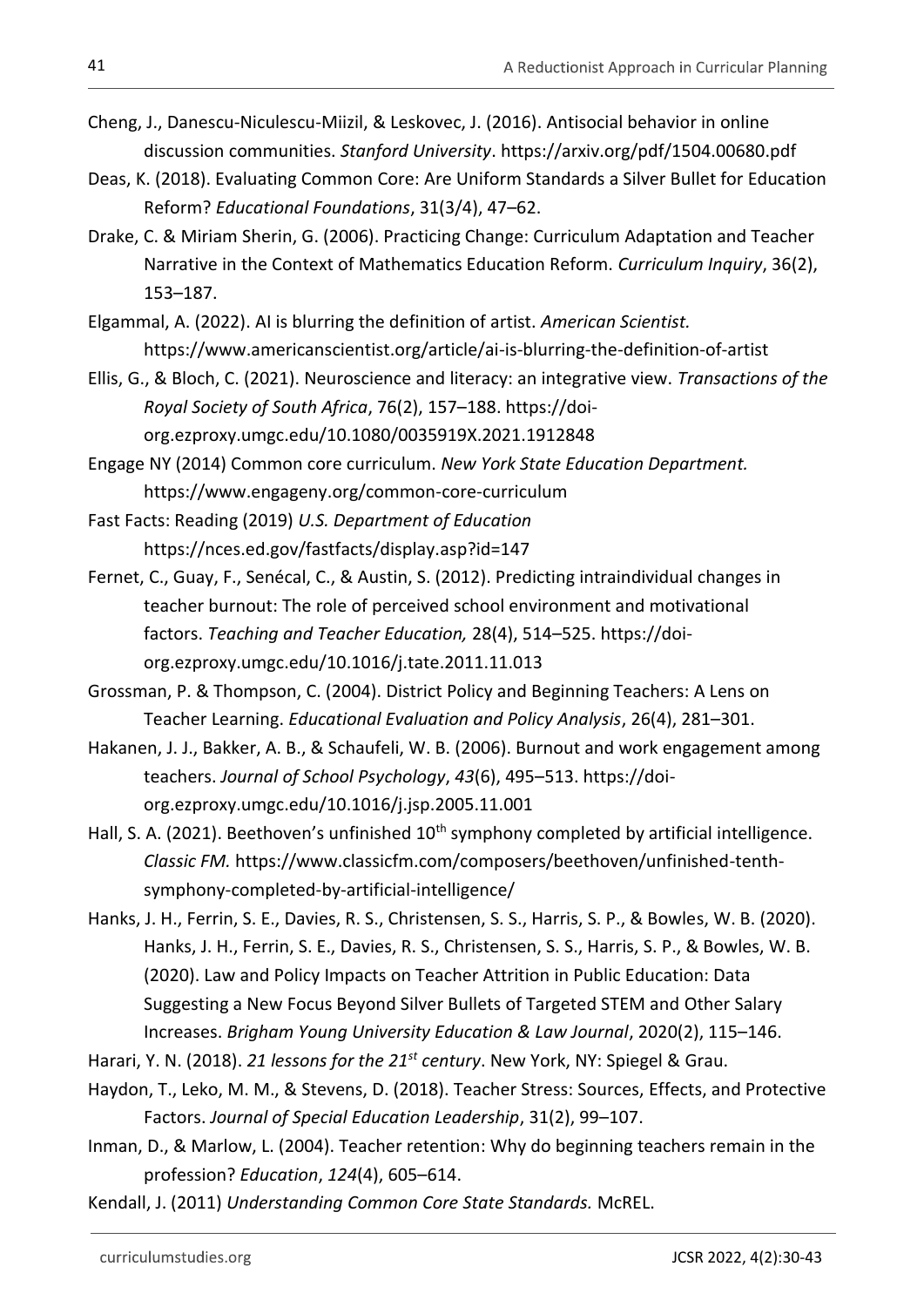- Kissinger, H. A., Schmidt, E., & Huttenlocher, D. (2021) *The age of AI and our human future*. New York, NY: Little Brown and Company.
- Kurtz, H. (2022) A profession in crisis: Findings from a national teacher survey. *EdWeek Research Center.* https://www.edweek.org/research-center/reports/teachingprofession-in-crisis-national-teacher-survey.
- Longenecker, C., & Fink, L. S. (2014). The top ten reasons that key managers leave… and how to prevent it from happening. *Human Resource Management International Digest*, 22(2), 36–38.
- Marzano, R. J., & Kendall, J. S. (with Gaddy, B. B.). (1999). *Essential knowledge: The debate over what American students should know.* Aurora, CO: Mid-Continent Research for Education and Learning.
- Moore, C. M. (2012) The role of school environment in teacher dissatisfaction among U.S. public school teachers. Sage Publications.

https://journals.sagepub.com/doi/full/10.1177/2158244012438888#

- Mulvanhill, E. (2019). Why teachers quit. *We Are Teachers*. <https://www.weareteachers.com/why-teachers-quit/>
- Najarro, L. (2022) Here's how many hours teacher work a week. *Education Week.*  https://www.edweek.org/teaching-learning/heres-how-many-hours-a-week-teacherswork/2022/04
- Petit, E. (2020). Digital storytelling for developing students' agency through the process of design: A case study. *Research-publishing.net.*
- Reutzel, R. (2020) What is close reading and how can you teach It? *Curriculum Associates.* https://www.curriculumassociates.com/blog/how-to-teach-close-reading
- Results (n.d.). NAEP 2019 Reading assessment. *The Nation's Report Card.* https://www.nationsreportcard.gov/highlights/reading/2019/
- Roessingh, H. (2020). Culturally responsive pedagogy and academic vocabulary teaching and learning: An integrated approach in the elementary classroom. *TESL Canada Journal*, *37*(1).
- Rhys-Evan, J. (2020) How reducing teacher workload can improve student outcomes. *Impact.*  https://my.chartered.college/impact\_article/how-reducing-teacher-workload-canimprove-student-outcomes/
- Schleppegrell, M. J. (2012). Academic language in teaching and learning : Introduction to the special Issue. *The Elementary School Journal*, 112(3), 409–418. https://doiorg.ezproxy.umgc.edu/10.1086/663297
- Schwartz, S. (2021) New curriculum review gives failing marks to two popular reading programs. *Education Week.* https://www.edweek.org/teaching-learning/newcurriculum-review-gives-failing-marks-to-popular-early-reading-programs/2021/11